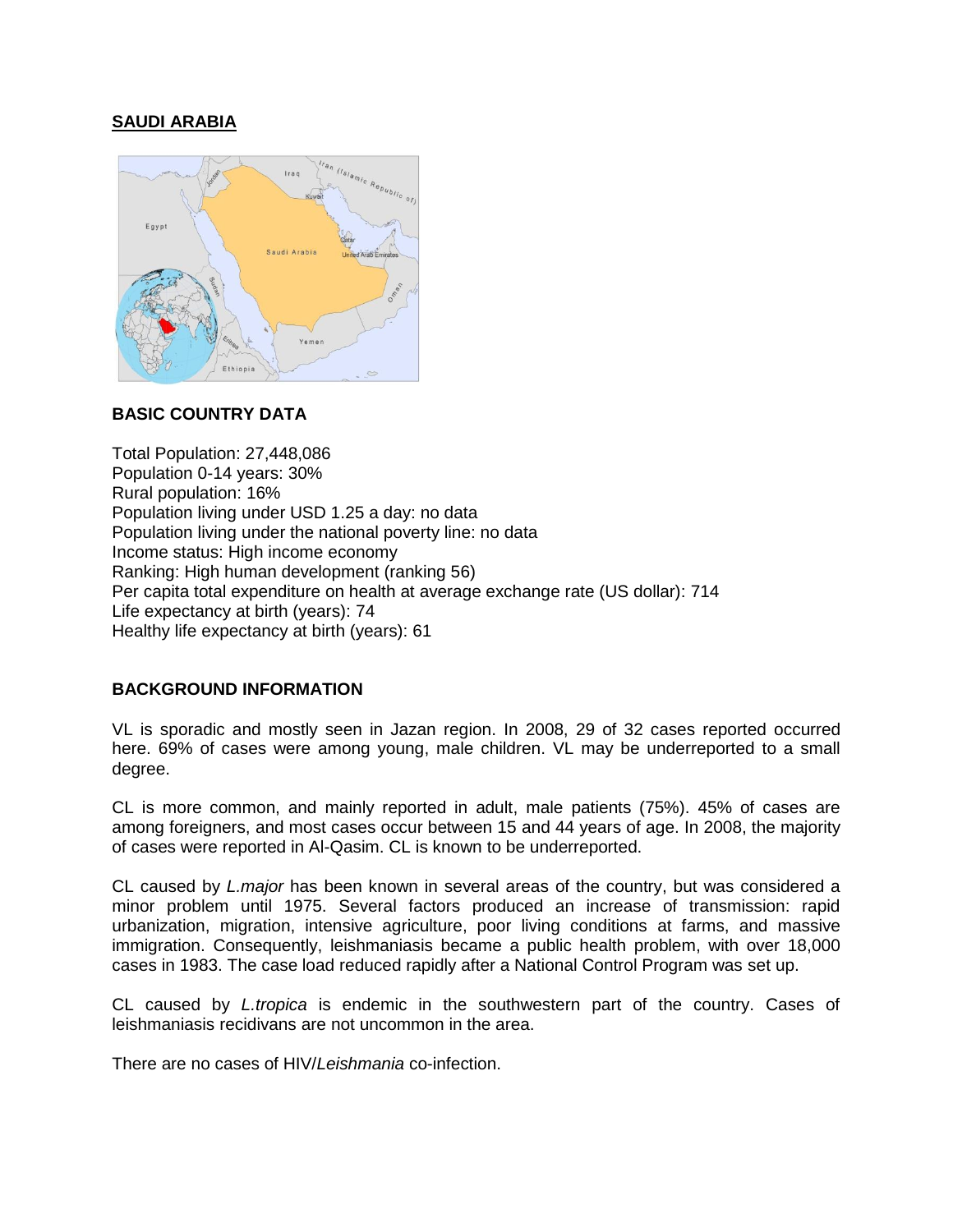# **PARASITOLOGICAL INFORMATION**

| Leishmania<br>species | <b>Clinical form</b> | <b>Vector species</b> | <b>Reservoirs</b>                  |
|-----------------------|----------------------|-----------------------|------------------------------------|
| L. tropica            | СL                   | P. sergenti           |                                    |
| L. infantum           | ZVL                  | unknown               | Canis familiaris                   |
| L. major              | ZCL                  | P. papatasi           | Meriones spp.,<br>Psammomys obesus |
| L. donovani           |                      | unknown               |                                    |

# **MAPS AND TRENDS**





**Cutaneous leishmaniasis**





**Visceral leishmaniasis trend**

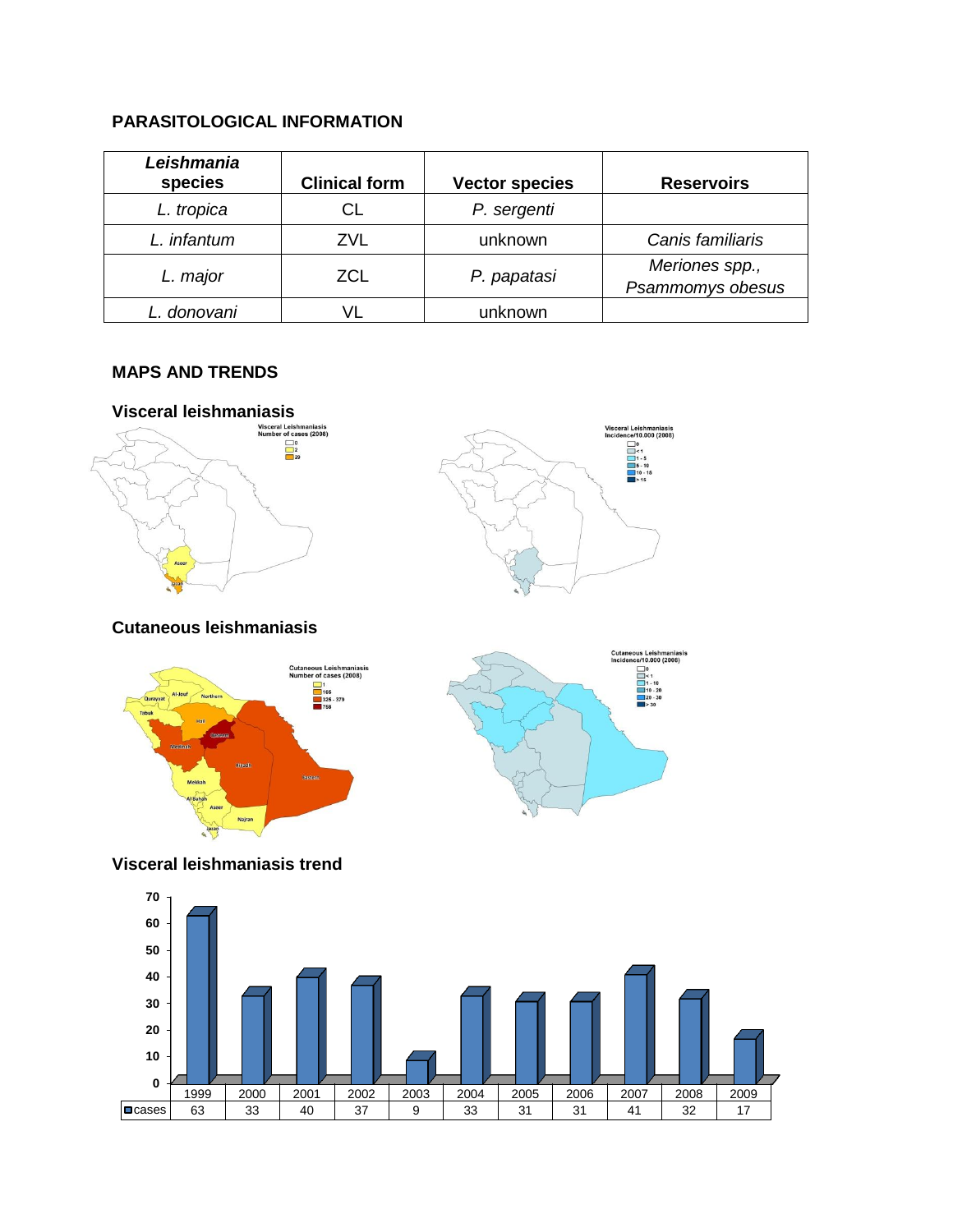## **Cutaneous leishmaniasis trend**



## **CONTROL**

The notification of leishmaniasis is mandatory in the country and a national control program for VL and CL has been in place for over 20 years. Active human case detection is performed in foci where one or more cases were found. There is a vector control program, with regular insecticide spraying. There is also a reservoir control program; serological surveys of dogs are occasionally performed. Positive dogs are not sacrificed. Limited rodent control is performed.

#### **DIAGNOSIS, TREATMENT**

#### **Diagnosis**

VL: confirmation by microscopic examination of bone marrow or spleen aspirate.

CL: on clinical grounds, confirmation with microscopic examination of skin lesion sample.

#### **Treatment**

VL: antimonials, 10-20 mg Sb<sup>v</sup>/kg/day. Cure rate is 98%. Second line treatment is with amphotericin B.

CL: antimonials, intralesional or systemic (10-20 mg Sb<sup>v</sup>/kg/day). Cure rate is 95% (5% loss to follow up).

## **ACCESS TO CARE**

Medical care is provided for free, which includes care for leishmaniasis, but health workers occasionally charge informal payments to patients. VL is only diagnosed and treated in secondary and specialized hospitals. CL is diagnosed and treated at health center level. About 5% of people seek private care for CL (those that can afford private hospitals).

All patients are thought to have access to care and the Ministry of Health provided sufficient antimonials (Pentostam, GSK) to treat all patients in 2007 and 2008. However, underreporting for CL occurs and patients often use traditional healing practices before seeking regular care.